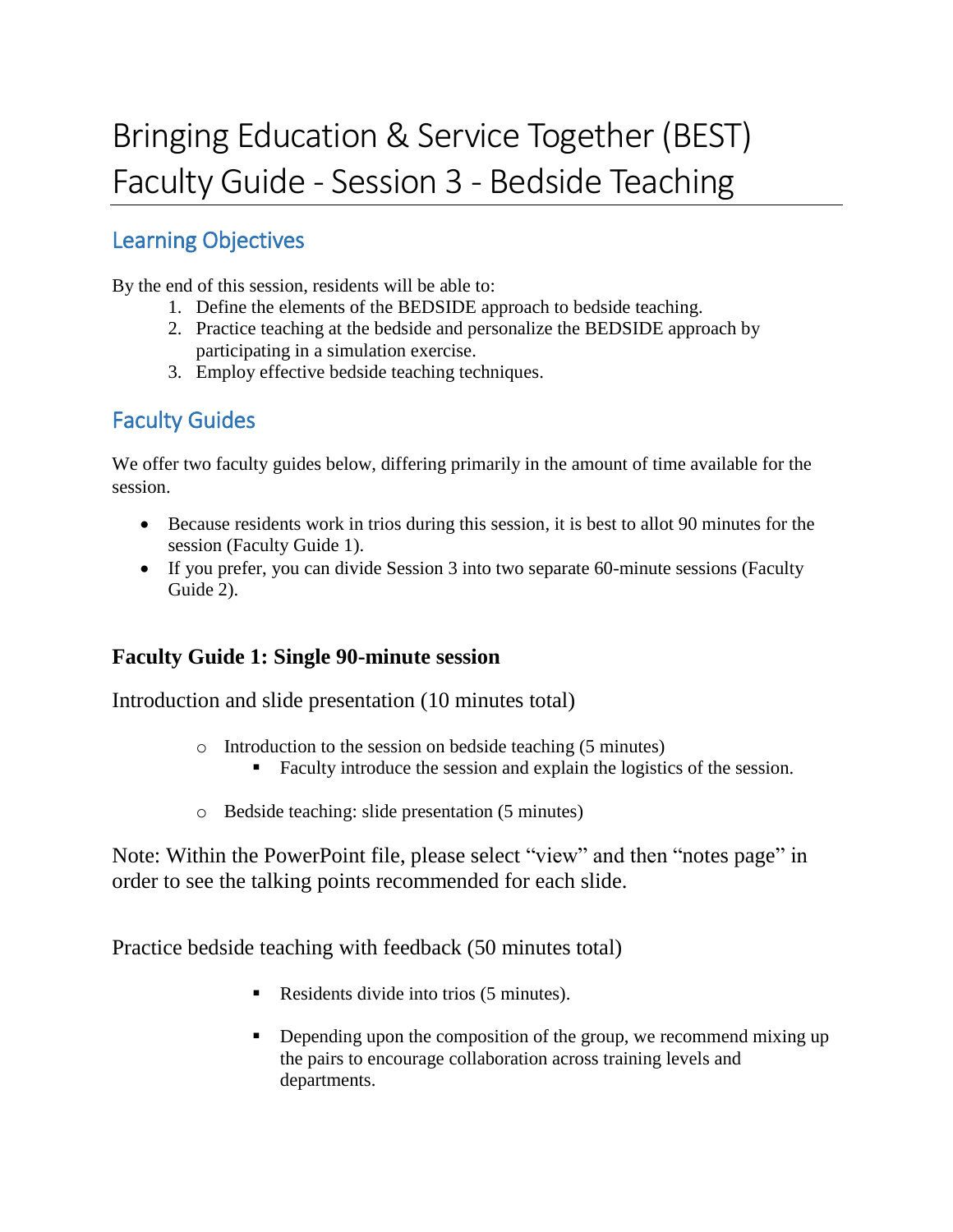- The more faculty members available to facilitate the small-group component of the session, the better.
- One faculty member assigned to supervise one or two trios of residents is an ideal ratio.
- Case 1: A student learning the cranial nerve examination (15 minutes total)
	- Each faculty member hands each participating resident only the instructions for his or her role, i.e., give "Information for the resident teacher" instructions to the resident who will play the teacher first, "Information for the 'student'" to the resident who will play the student first, and "Information for the patient" to the resident who will play the patient first.
		- o Resident #1 of each trio enacts the first bedside teaching case with the "student" and "patient" (10 minutes).
			- The faculty member watches resident #1 teach.
			- **EXECUTE:** Limit interruptions except to call attention to time as needed.
		- o Residents #2 and #3 (the "student" and "patient") fill out checklist then gives targeted feedback using checklist (5 minutes).
			- The faculty member provides one copy of the checklist to each participating resident.
			- It is helpful for resident  $#1$  who played the teacher to start by giving self-feedback.
			- Next, the faculty member assists residents  $#2$  and  $#3$ , who played the "student" and the "patient", in going through the checklist to give constructive feedback to resident #1.
- Case 2: A student taking a chest pain history  $(15 \text{ minutes total})$ 
	- Again, each faculty member hands each participating resident only the instructions for his or her role.
	- Resident #2 becomes the teacher and teaches the "student" with the "patient" present (residents #1 and #3; 10 minutes).
	- As with Case 1, the faculty member watches resident teacher teach, the assists the other two residents in giving constructive feedback,
- Case 3: A student learning a newborn examination (15 minutes total)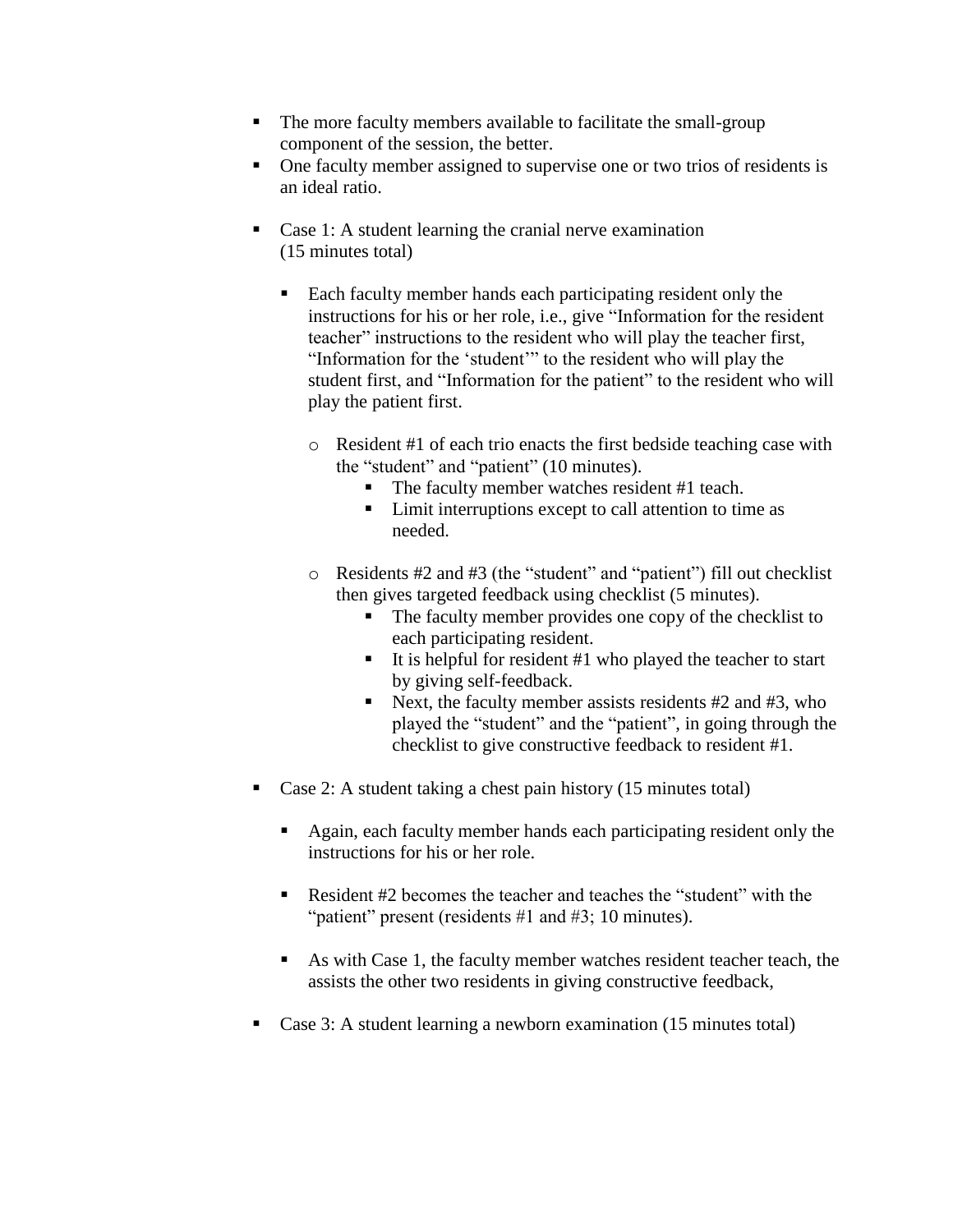- In this final teaching case, the residents switch roles so that the third resident becomes the teacher for 10 minutes, with 5 minutes of checklist-guided feedback.
- Each resident should have been in each role once by now: teacher, student and patient (or parent).
- A life-size baby doll can be substituted for the "newborn".

## **Large-group summary of what was learned (10 minutes)**

## **Faculty Guide 2: Two separate 60-minute sessions**

#### **Session 1 (60 minutes total):**

Bedside teaching demonstration (20 minutes)

The faculty member demonstrates how to use the BEDSIDE teaching model in one of the following ways:

- 1. The faculty leader can bring the residents to the bedside with an actual patient and demonstrate teaching one of the residents.
- 2. In the classroom setting, the faculty leader can invite two other participants (faculty members and/or resident physicians) to enact a brief role-play of bedside teaching for the group.

Introduction and slide presentation (10 minutes total)

- o Introduction to the session on bedside teaching (5 minutes)
	- Faculty introduce the session and explain the logistics of the session.
- o Bedside teaching: slide presentation (5 minutes)

Note: Within the PowerPoint file, please select "view" and then "notes page" in order to see the talking points recommended for each slide.

# **Practice bedside teaching with feedback (20 minutes total)**

o Residents divide into trios (5 minutes).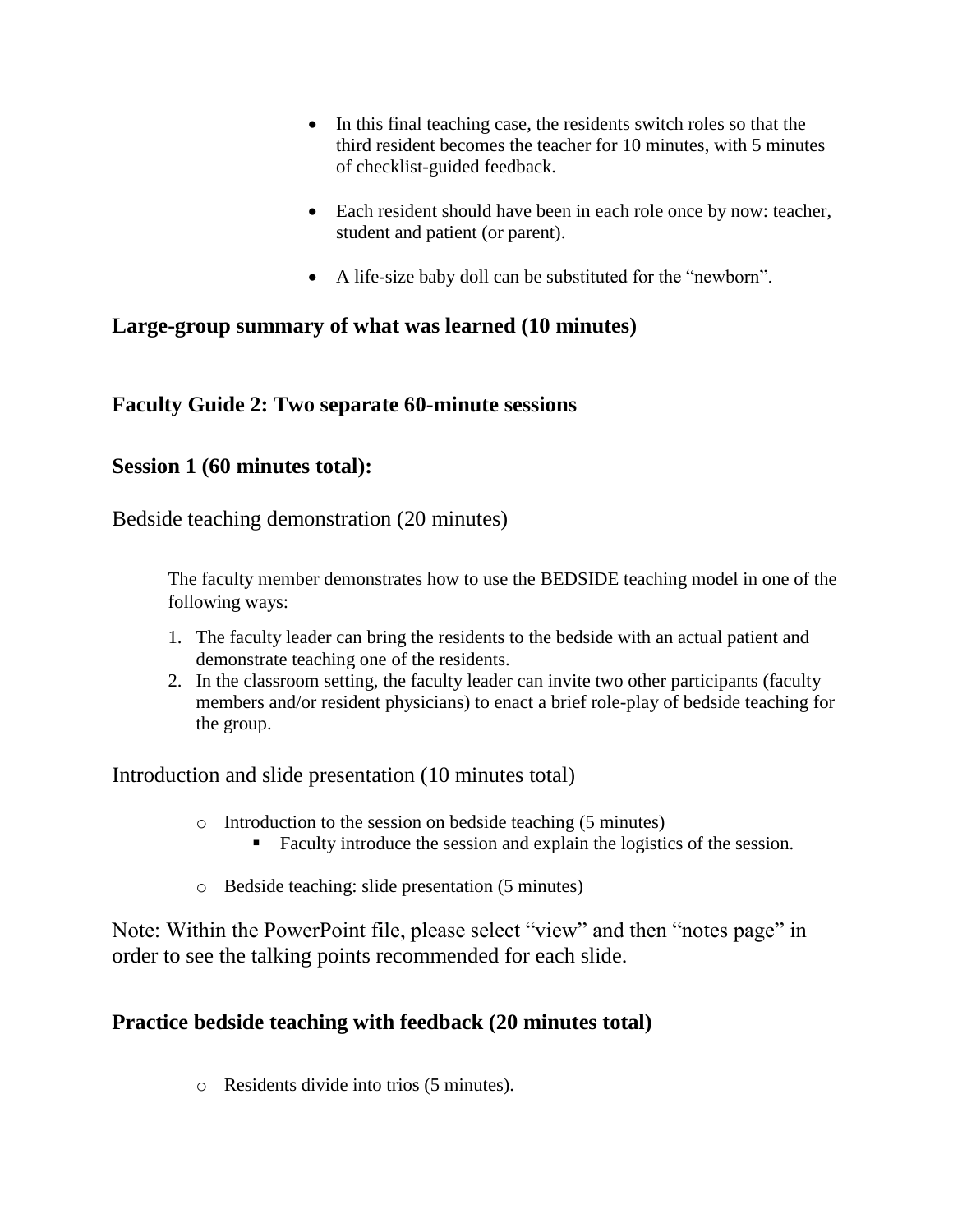- Depending upon the composition of the group, we recommend mixing up the pairs to encourage collaboration across training levels and departments.
- The more faculty members available to facilitate the small-group component of the session, the better.
- One faculty member assigned to supervise one or two trios of residents is an ideal ratio.
- Case 1: A student learning the cranial nerve examination (15) minutes total)
	- Each faculty member hands each participating resident only the instructions for his or her role, i.e., give "Information for the resident teacher" instructions to the resident who will play the teacher first, "Information for the 'student'" to the resident who will play the student first, and "Information for the patient" to the resident who will play the patient first.
		- o Resident #1 of each trio teaches the first bedside scenario with the "student" and "patient" (10 minutes).
			- The faculty member watches resident #1 teach.
			- Limit interruptions except to call attention to time as needed.
		- o Residents #2 and #3 (the "student" and "patient") fill out checklist then gives targeted feedback using checklist (5 minutes).
			- The faculty member provides one copy of the checklist to each participating resident.
			- It is helpful for resident  $#1$  who played the teacher to start by giving self-feedback.
			- Next, the faculty member assists residents  $#2$  and  $#3$ , who played the "student" and the "patient", in going through the checklist to give constructive feedback to resident #1.

# **Large-group summary of what was learned (10 minutes)**

#### **Session 2 (60 minutes total):**

- o Brief large-group recap of the BEDSIDE teaching model (10 minutes)
- o Practice bedside teaching with feedback (35 minutes total)
	- Residents divide into trios (5 minutes).
		- Case 2: A student taking a chest pain history  $(15 \text{ minutes total})$